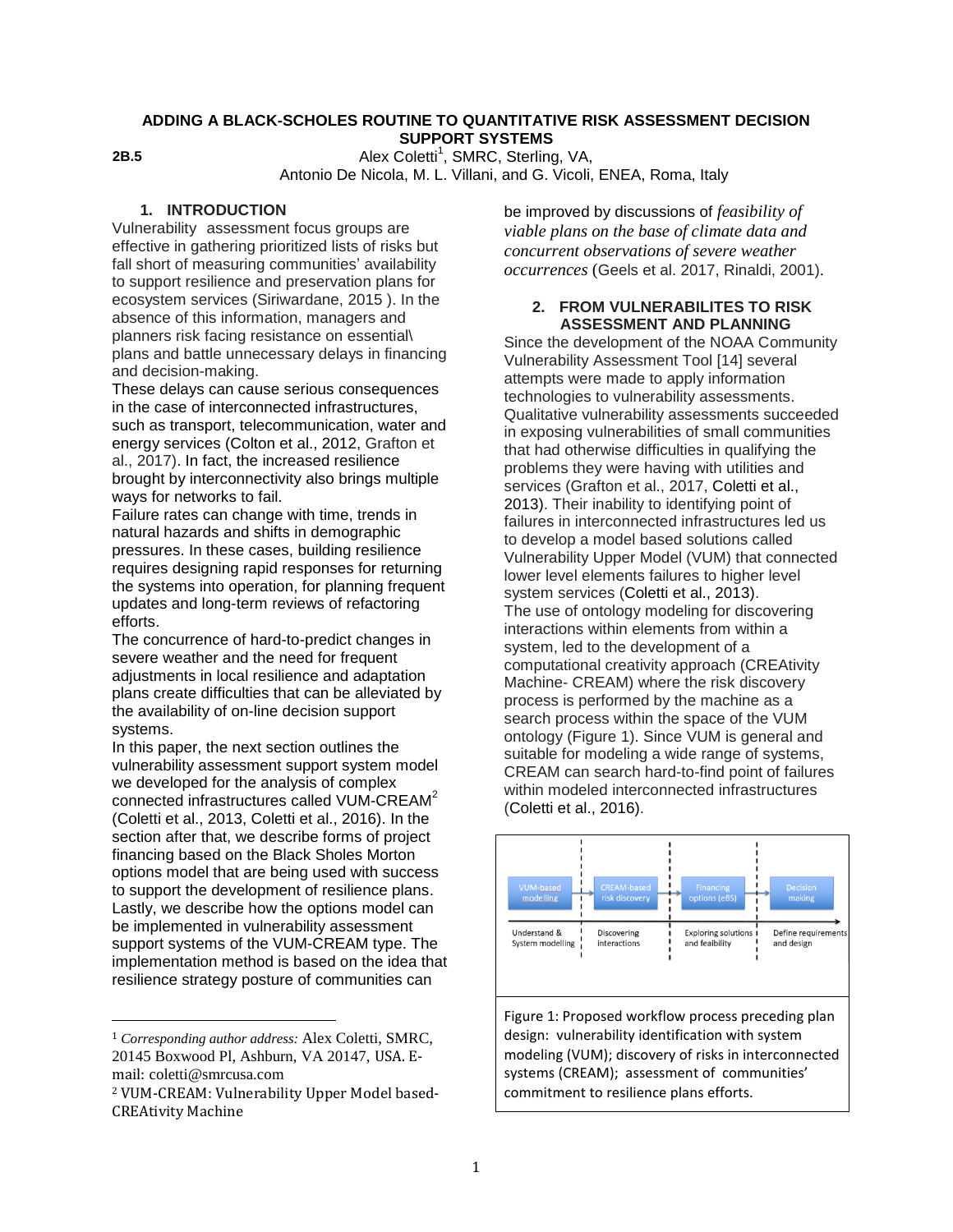CREAM performs autonomic searches of logic nexus that can cause interconnected systems to fail and that may have been overlooked during requirement and design definition phases. It consists of a software application that generates new ideas (e.g., new risky situations) in the form of fragments of conceptual models. Based on computational creativity and semantic techniques, computational creativity is an emerging subfield of Artificial Intelligence devoted to defining computational systems capable of creating artifacts and ideas (Colton, 2012). CREAM links design patterns, as those derived from the VUM, with domain specific concepts. It exploits taxonomic reasoning and rules processing to infer new knowledge. The VUM – CREAM process demonstrated that by modeling the services provided by a system with an ontology, it is possible to analyze how lowlevel element failures can have cascading effects on higher level functionalities. As shown in [\(Figure 1\)](#page-0-0), once risks are identified, the next step consists of reviewing the options available to improving resilience or survivability plans. In the last few decades, the increasing frequency and severity of natural disasters is pressuring already financially stressed communities to search for short-term solutions possibly adjustable with time. Under these circumstances, there is a need to avoid delays and to accelerate approval of plans rapidly changing and adaptable. To minimize the unanticipated objections that may arise from communities at a late design definition stages of a plan, we propose a simple visualization tool of cost functions that can be used during early conceptualization of resilience plans. The tool measures relative differences in community's preferences toward early cost estimates of concept plans before further objections may arise during later phases of development. The ability of comparing models, their benefits, and potential financing avenues empowers focus group participants by making them participants in the decision-making process. It may also stimulate useful discussions and maturation of ideas.

## **3. BLACK SCHOLES FOR OPTION FINANCING OF RESILIENCE PROJECTS**

There are many applications using the Black Sholes options model for environmental plans (environmental Black Sholes (eBS). Examples of eBS range from protective measure of salmon

farming in case of increase in sea water temperatures to the quantification of land transportation costs in the case of road ice melting for mining activities in Canada's northern latitude regions (Annan et al.2010, Grafton et al. 2017, Storm et al. 2017).

In all cases, the environmental options model quantifies the cost of a plan whose value changes at random and that, by a given date, it may exceed or fail expectations. Ecological applications of the eBS equation presumes that the variance of the distribution is known. It also assumes that any error due to change in the distribution of the random variable can be accounted for by simply multiplying the variance of a suitable factor.

The cost of a resilience plan estimated with the eBS may not necessarily be monetary. For example, it could be in the form of limits in fishing rates, food availability needs for the survival of endangered species, or in lines of code in computer programs in smart water management systems.



<span id="page-1-0"></span>Figure 2: Cost functions computed with the eBS for different values of the variance (black, blue and orange lines). The black line is the cost function in the case of certainty (null variance). The difference between the two (green line) is the gain (or loss) in the safety margins realized by improving resilience from the low variance to the high one. A put option loss function diagram inverts left and right side of the call gain function around the center of the plot.

When eBS is used to finance resilience plans for weather or climate risks, the closing date for the financing contract can be determined by choosing a period within which a given condition can occur (call), or not occur (put). For example, a community interested in building a water reservoir could size the construction of a dam according to foreseeable drought events of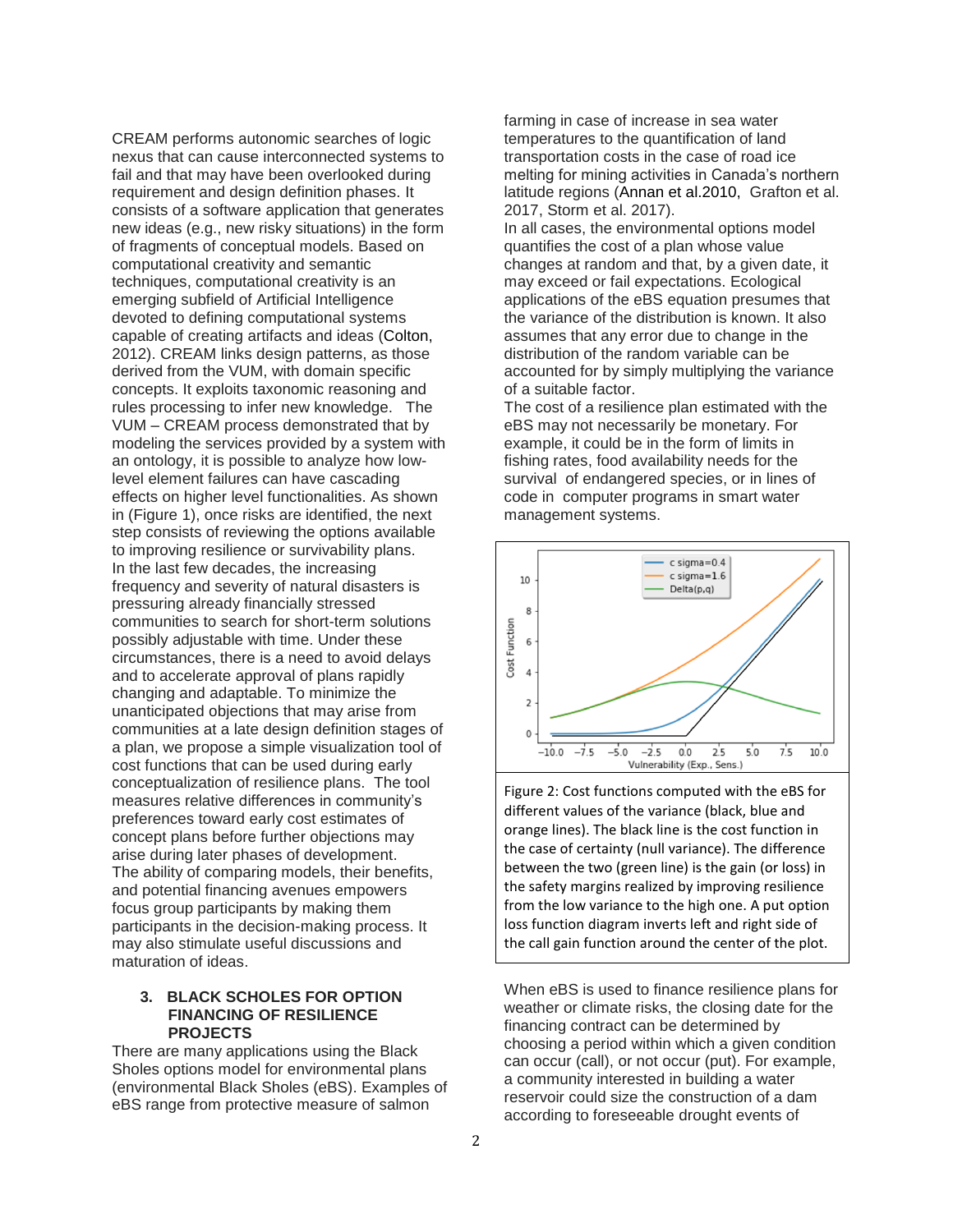given severity within 10 or 30 years. The drought severity threshold can be computed from the variance of past water flow data or equivalent measures. The eBS formula enables us to compute the cost of water as function of the need-availability ratio. The black line in [Figure 2](#page-1-0) illustrates the values of the cost function in case of certainty (null variance). When the water supply is greater than demand (negative vulnerability), the price is zero. The price of water increases linearly with demand when the supply decreases (vulnerability  $> 0$ ). If instead the water source supply changes randomly and there is no reservoir, the price can increase around the anticipated mean of demand-supply. The orange and blue curves in [Figure 2](#page-1-0) show the results of the eBS simulations for different assumptions on the variance. The greater the variance, the higher the cost function moves along the vertical axis. If a water reservoir is built to protect against water source fluctuations within a certain factor of the variance, the savings realized in times of drought are quantified by the differences between cost functions (green curve in [Figure 2\)](#page-1-0). This options model feature clearly visualizes how changes in the statistical properties of an environmental variable (mean value and variance) impact the cost of ownership of a system in focus group settings. If desired, eBS put function allows an estimate to be made about the cost function of events that are anticipated not to occur. In a put options, the left and right side of a call cost function are inverted because  $Call(V,0) = Put(0, V)$ . Theoretically, although several weather and climate parameters may not exhibit statistical distributions that meet the criteria needed for the applicability of the eBS formula, there is considerable amount of empirical evidence to show that eBS is robust in different types of random distribution [13]. Therefore, *the eBS equation can be regarded as a suitable means for enabling focus groups to visualize differences in remediation plans* and to express qualitative preferences on architectures of solutions before plans are designed. The formal complexities of the Black Scholes equation notwithstanding, the formula simply computes the probability that a normally distributed variable may assume an anticipated value by a given time period. So, for example, in the case of focus groups, some participants may prefer to postpone certain resilience decisions even if others might consider them urgent. The

different expectations can be used in the eBS to compute the cost functions for each preference.

## **4. MEASURING PREFERENCES IN PRELIMINARY RESILIENCE PLAN ASSESSMENTS**

In a focus group setting, the use of an options model for the identification of viable remediation plans requires analysis of environmental past extremes along with statistics on climate trends (Grafton et al. 2017). As an example, [Figure 3](#page-2-0) compares the long term monthly averages of sea level rise (top) with the records of the sea level surges recorded (bottom) in Galveston (Texas). The two plots illustrate how both trends and surge information need to be considered in planning a 10 or 30 year long term resilience.



<span id="page-2-0"></span>Figure 3: Sea level observations in Galveston. (top) monthly mean records, (bottom) extreme values. (Data Source: NOAA)

Therefore, while relatively reliable predictions can be made in the case of the slow trends (bottom graph in [Figure 3\)](#page-2-0), several competing strategies can be developed at the local level in conjunction with predictability of severe occurrences (top graph in [Figure 3\)](#page-2-0). Generally, planners find it difficult to measure the preferences of communities toward the adaptation strategies they outline. For this reason, the eBS based process is being proposed for vulnerability assessments where traditional focus group management protocols can be followed by virtual project financing sessions. This is made possible by the reduced commitment online vulnerability assessments require from their participants.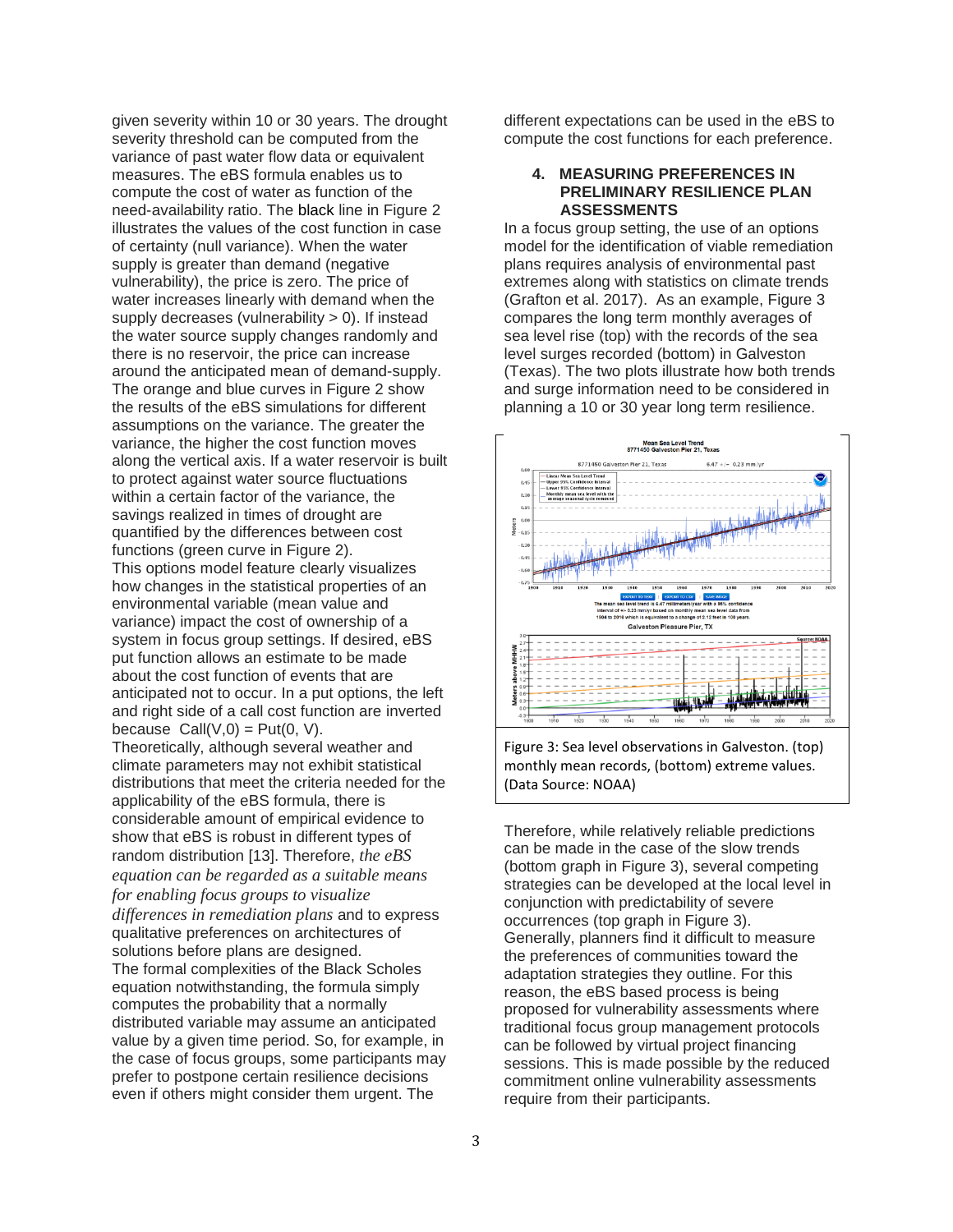Briefly, a focus group meeting can start with a fact-finding phase where the participants are presented with the reference material they need to review hazards and damage records of the past along with data that help them identify new potential vulnerabilities. The vulnerability discovery phase is followed by a survey of vulnerability prioritization that defines the needs that a remediation plan must satisfy.



<span id="page-3-0"></span>Figure 4: Options preference metrics computed with the eBS formula as call options. (a) The red vertical arrow displays the likely cost difference between two plans. Stakeholder preferences are measured by a voting system. (b) The horizontal red arrow measures the number of votes cast by a group of stakeholders favorable (call) or opposed (put) to a plan.

Depending on the scope of the focus group, this phase can be followed by a voting on one of two possible project financing scenarios. The first focuses on measuring the focus group preferences on two resilience plans designed for two different severity levels of likely scenarios [\(Figure 4a](#page-3-0)). The second [\(Figure 4b](#page-3-0)) measures the perceived urgency or procrastinating attitude toward the adoption of a single remedial action plan. In the (b) plot, the procrastinating vote for the plan is represented by a put option. The red arrows in the figures illustrate the results of the measurements in the two cases. In

[Figure 4a](#page-3-0), the vertical red arrow measures the different level of effort (value) the stakeholders are willing to spend for the two remediation plans. In [Figure 4b](#page-3-0) the horizontal red arrow measures how strongly stakeholders feel about supporting projected preliminary estimated costs of a plan.

#### **5. CONCLUSIONS**

The use of the eBS formula-based visualization brings the attention of focus groups to their role in choosing among different fact-based available strategies against severe weather and climate threats. These simplified visualizations can be used to measure the support communities are willing to give to the remediation plans that are still in the preliminary phase of definition. In vulnerability assessments, the additional time required by this consensus building exercise can prevents later objections and potentially result in considerably greater time savings.

When coping with highly variable environmental threats, visualizations of cost function estimates for different solutions offer local communities the advantage of sharing their opinions with managers and planners more frequently and efficiently.

Pilot tests of the eBS options visualization method are under planning and will be performed among users of community water services.

# **AKNOWLEDEGMENTS**

The work of Antonio De Nicola and Maria Luisa was conducted at ENEA and was partially supported by the Italian Project ROMA (Resilience enhancement Of Metropolitan Area) (SCN 00064). We are also grateful to Neelu Modali and the support provided by SMRC to this project.

# **6. REFERENCES**

- 1) Annan, James and Bowles, Justin and Bloch, Daniel Alexandre (2010): *Climate Hedging Explained. papers.* ssrn. com/sol3/ papers .cfm? abstract\_id=1676146
- 2) Coletti, A. P. Howe, B. Yarnal, NJ Wood (2013): *A support system for assessing local vulnerability to weather and climate*, Natural hazards, 65, 999-1008. Springer
- 3) Coletti, A., A De Nicola, and ML Villani (2016): *Building climate change into risk assessments.* Natural Hazards, 84(2), 1307- 1325, 1-19, DOI 10.1007/s11069-016-2487- 6.